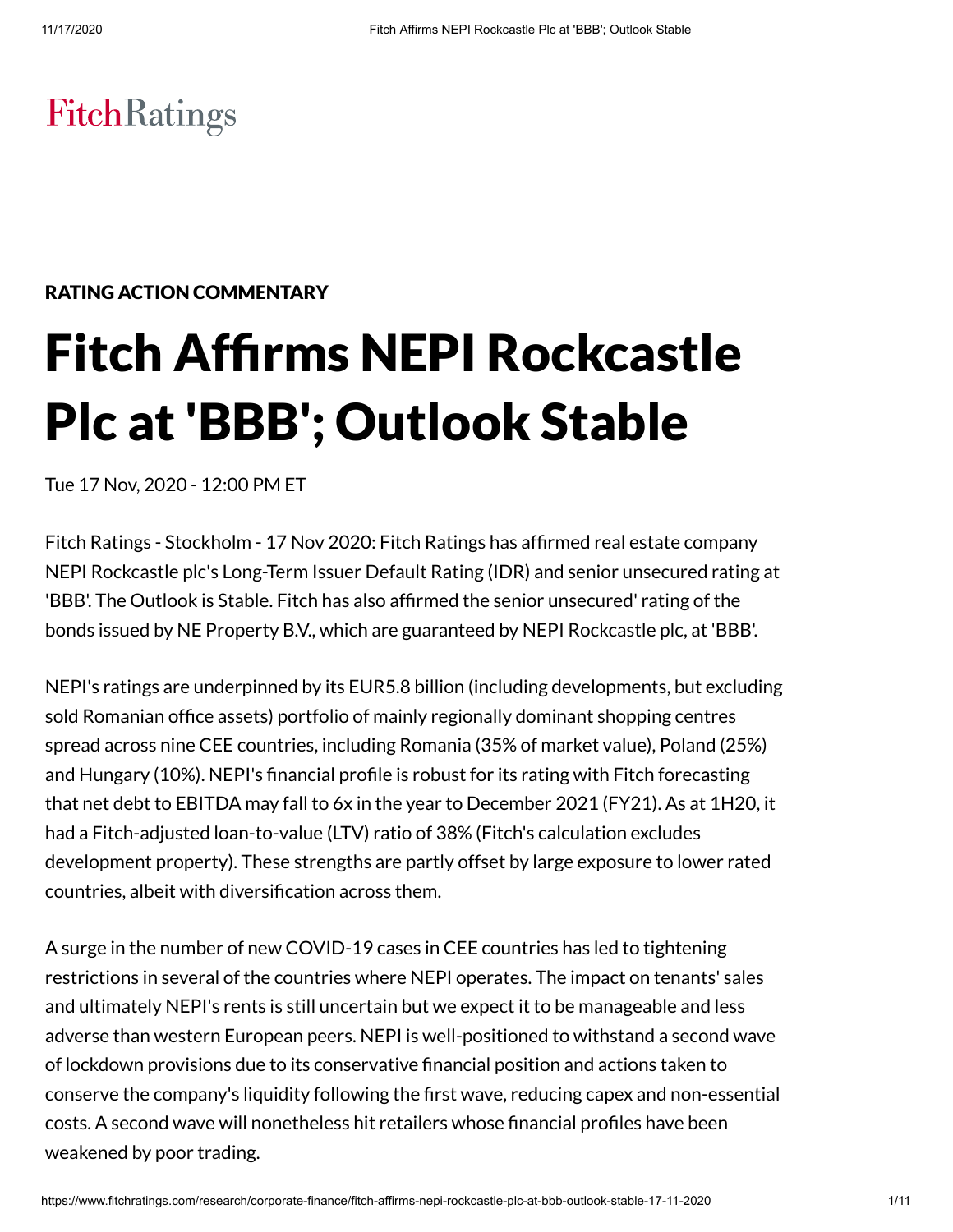#### KEY RATING DRIVERS

New Corona Restrictions: In Czech Republic and Poland non-essential stores have been closed again. Restaurant and leisure tenants have also been restricted in Poland, Slovakia, Lithuania, Hungary and the most affected regions in Romania. NEPI estimates that the new restrictions impact tenants representing only 23% of its leased space, leaving the remaining 77% fully operating at present.

The new restrictions will put further pressure on tenants' already weakened financial profiles, which in turn may negatively impact NEPI's occupancy rate and rents which have remained fairly stable so far. This will also affect NEPI's rent collection for the period, particularly if the Polish government's earlier decision to suspend the rent obligations of closed stores tenants remains in place.

Good Rent Collection: NEPI has managed its rent collection by granting rent relief to struggling tenants, switching to monthly rent invoicing and allowing some rents to be deferred up to 60 days. Rent relief granted to tenants during 1H20 amounted to EUR48 million (including government-mandated relief). In total, including rent deferrals and nonpayments, 28% of contractual rent remained uncollected at end-1H20 out of which 17% corresponds to the relief granted. This corresponds to a 72% collected contractual rents (unadjusted for granted concessions), the rate, which is higher than UK peers but below Nordic peers where more state support was offered to tenants.

In exchange for rent relief or easing of payment conditions, NEPI obtained various concessions such as lease extensions or improved terms. By mid-September NEPI had agreed terms of rental agreements with tenants representing 78% of gross rental income.

Footfall and Tenant Sales: Prior to the latest round of store restrictions (starting in October and November), September footfall recovered to 79% compared with the same period last year. Like other places in Europe, tenant sales have generally been higher than footfall as consumers spent more on each visit. In August, tenant sales were materially higher at 89%. The recovery of tenant sales will be key for the health of NEPI's retail tenants and rental levels in 2021. Further restrictions on trading may lead to setbacks and a slower recovery until an effective vaccine is in place. The occupancy rate declined to 96% in August 2020 (YE19: 98%).

https://www.fitchratings.com/research/corporate-finance/fitch-affirms-nepi-rockcastle-plc-at-bbb-outlook-stable-17-11-2020 2/11 NEPI's short weighted average lease length of four years corresponds to a CEE-market standard and presents the risk of tenant lease expiries or rents re-setting at lower rental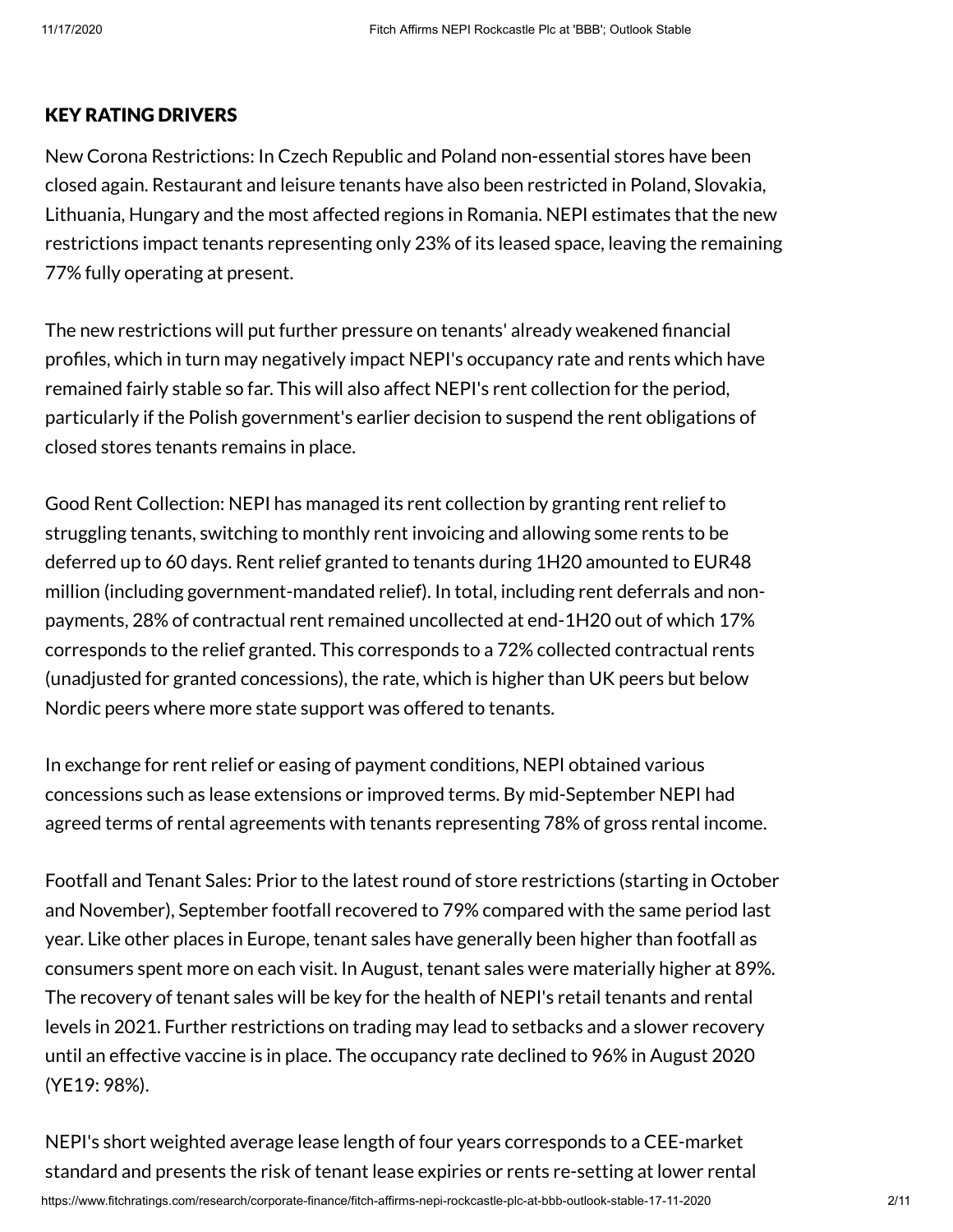levels. Exposure to fashion retailers poses the risk of potential weaker tenants during an economic downturn.

Agreement on Office Sale: A new agreement for the delayed sale of NEPI's Romanian office portfolio was signed in August and proceeds have now been received. The sale will support NEPI's conservative financial profile and provide additional liquidity. The transaction value was EUR307 million (net proceeds were EUR294 million).

Robust Financial Profile: Leverage will be primarily driven by how rental levels and occupancy rates develops in 2021 considering NEPI's conservative approach to investments and willingness to adapt its cash dividends. Assuming that capex remains at 2020's lower level, we forecast NEPI's financial position to remain robust for its rating, with net debt to EBITDA falling to 6.0x in FY21 and remaining below 6x in FY22.

Should trading restrictions worsen, NEPI has the flexibility to spend less and to adjust cash dividends accordingly, which leaves room for additional investment should conditions improve. In our rating case we have assumed a three-month loss of rent for non-trading tenants in 2020, followed by a slow recovery in 2021. Despite lower collection of rent, NEPI's interest cover ratio remained strong at 4.3x in FY20.

Uncertainties Prevent Upgrade: NEPI meets various rating sensitivities for an upgrade but these are balanced by the huge pandemic-related uncertainties on retail operations and the potential for retailer insolvencies turning prospective rental value declines into lower rents for landlords. However, NEPI has entered this period of uncertainty with considerable nancial headroom.

### DERIVATION SUMMARY

NEPI's portfolio of EUR5.9 billion (including developments), spread across nine countries in Central and Eastern Europe, is larger and more geographically diversified than that of fellow CEE peers such as Atrium European Real Estate Limited's (BBB/Stable) EUR2.5 billion portfolio and the EUR2.8 billion office-focused portfolio held by Globalworth Real Estate Investments Limited (BBB-/Stable). Compared with Atrium's portfolio focussed on capital city centre shopping centres, NEPI's regional portfolio is more focussed on secondary cities.

NEPI's conservative financial profile is demonstrated by its low FY19 net debt to EBITDA at 5.6x. This is partly due to its higher income-yielding assets (net initial yield: 6.7% versus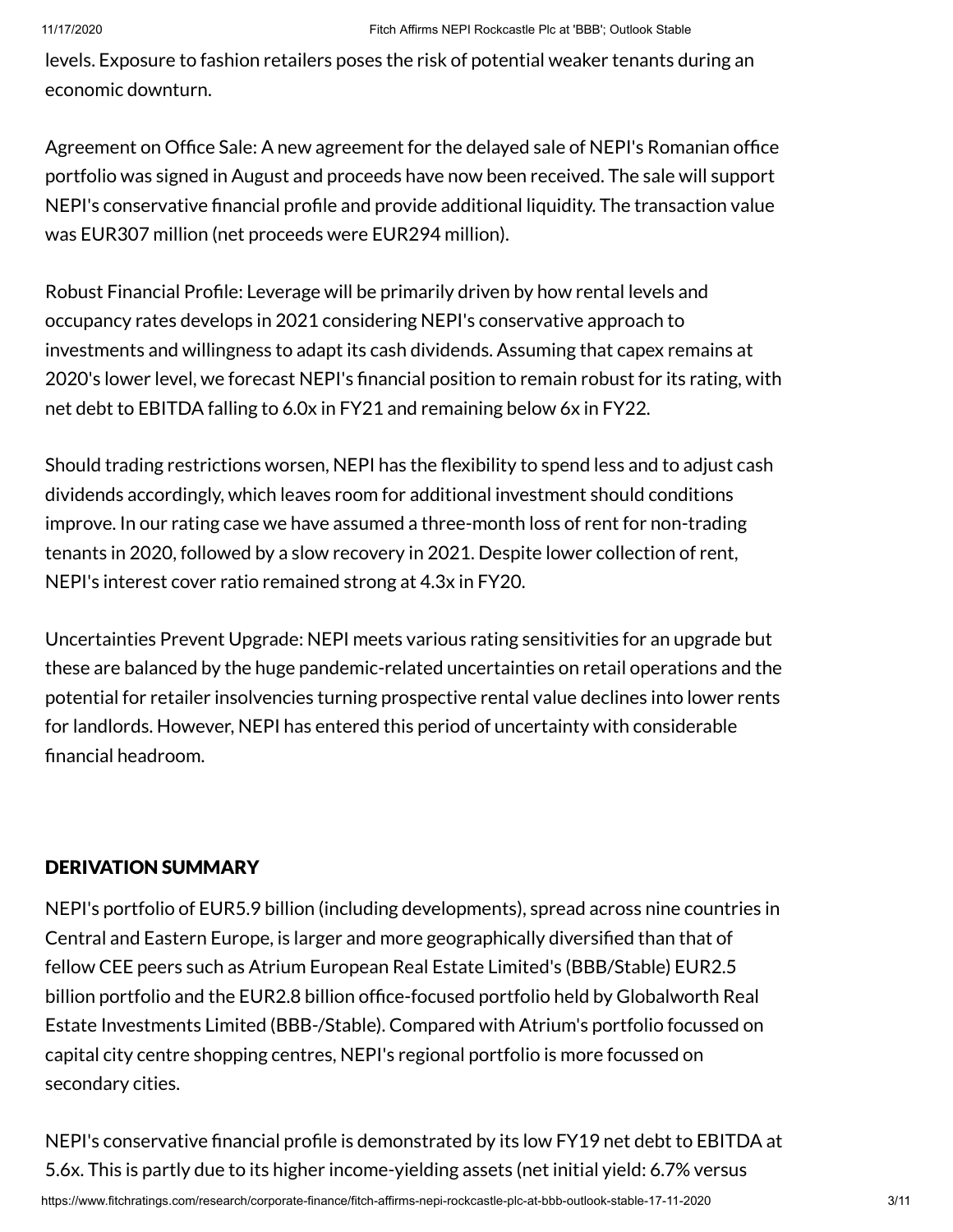Atrium at 6.2%, which would be lower excluding non-core Russia). Fitch-calculated LTV was 34%. The resulting financial profile is better than Atrium and Globalworth. However, the majority of Atrium's assets are located in countries rated 'A-' and above, whereas the lower average country risk rating of NEPI's exposure more resembles that of Globalworth.

Western European peers like Hammerson plc (IDR: BBB/Negative) or The British Land Company plc (IDR: A-/Stable) have assets located in the more mature Western European markets where income yields are tighter, thus their financial metrics are not directly comparable with CEE entities.

#### KEY ASSUMPTIONS

Fitch's Key Assumptions Within Our Rating Case for the Issuer

- Given the second wave of the COVID-19 pandemic and related tightening of social distancing measures (including non-essential shop closures in some countries), FY21 rents include no continued adverse effects on rent other than (i) a 5% decrease of rents being renewal; a decrease in occupancy to 93%, and one month of lost rent in FY21 (adjusted for an amount reflecting NEPI's share of essential stores).

- In FY20 lower rent is matched by lower cash dividends (including another year's scrip), so after a free cashflow outflow, incremental debt is carried into FY21.

- Capex is a mixture of non-income yielding reinvestment (EUR50 million per year) and continued development spend. Rent from completed and signed pre-let projects is included in FY21 rents.

#### RATING SENSITIVITIES

Factors that could, individually or collectively, lead to positive rating action/upgrade:

- Maintaining similar occupancy rates, current conservative financial profile, and like-forlike rental growth

- Proportional increase to higher-rated countries in the portfolio, either through expansion or through upgrades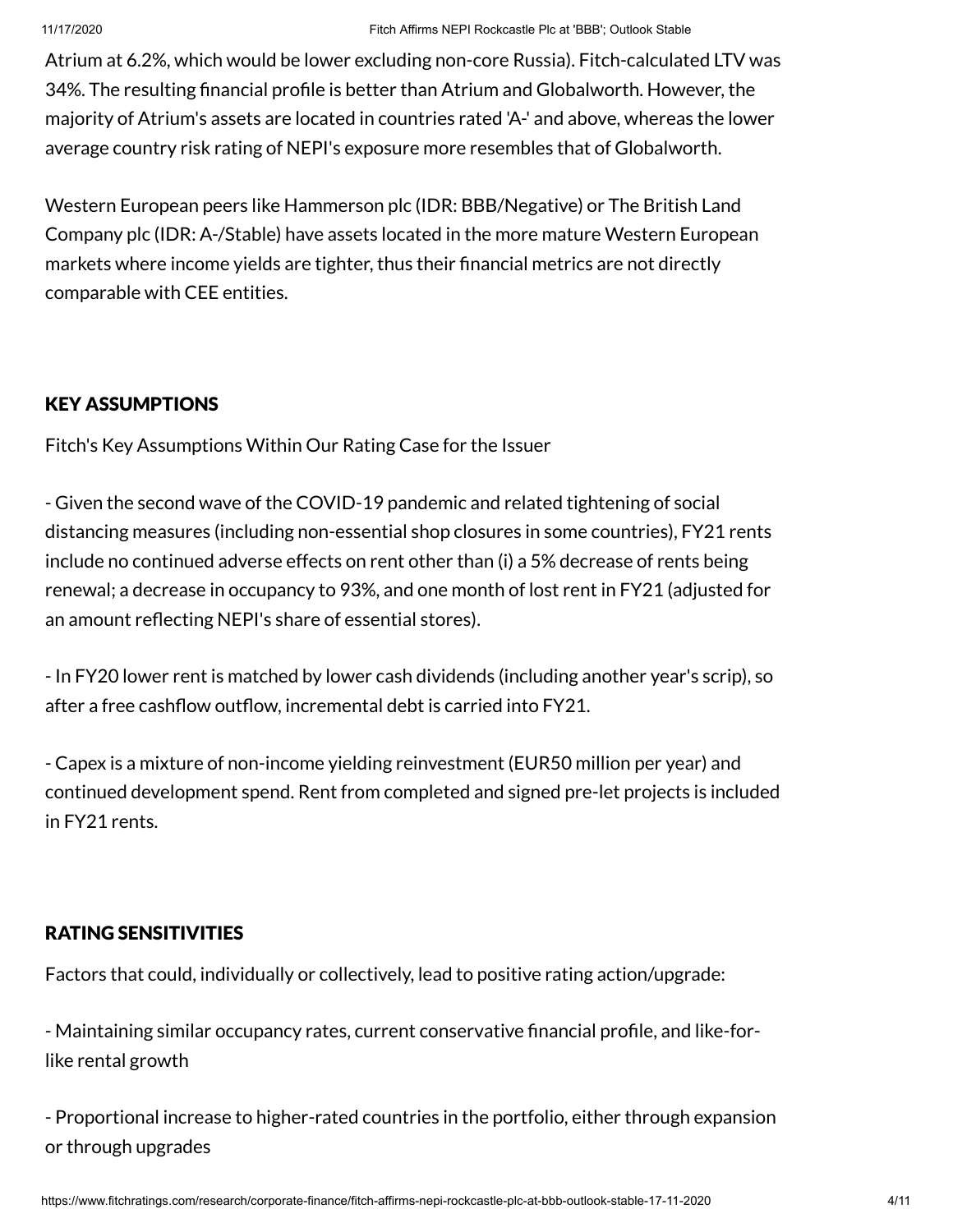- Net debt to EBITDA below 7.0x on a sustained basis

- Average debt maturity no shorter than five years

Factors that could, individually or collectively, lead to negative rating action/downgrade:

- Material expansion into new or existing non-investment-grade countries

- Significant deterioration of operating metrics on a sustained basis, such as higher vacancies

- Increase in leverage with such metrics as loan-to-value (adjusted net debt/investment properties) consistently exceeding 45% or net debt to EBITDA surpassing 8.0x on a sustained basis

- A liquidity score below 1.25x on a sustained basis

#### BEST/WORST CASE RATING SCENARIO

International scale credit ratings of Non-Financial Corporate issuers have a best-case rating upgrade scenario (defined as the 99th percentile of rating transitions, measured in a positive direction) of three notches over a three-year rating horizon; and a worst-case rating downgrade scenario (defined as the 99th percentile of rating transitions, measured in a negative direction) of four notches over three years. The complete span of best- and worst-case scenario credit ratings for all rating categories ranges from 'AAA' to 'D'. Bestand worst-case scenario credit ratings are based on historical performance. For more information about the methodology used to determine sector-specific best- and worst-case scenario credit ratings, visit https://www.fitchratings.com/site/re/10111579.

#### LIQUIDITY AND DEBT STRUCTURE

Strong Liquidity: At end-June 2020 (1H20), NEPI had EUR109 million readily available cash (EUR138 million reported cash less around EUR29 million which Fitch considers not readily available for debt repayment) and EUR195 million of availability under its revolving credit facility (RCF).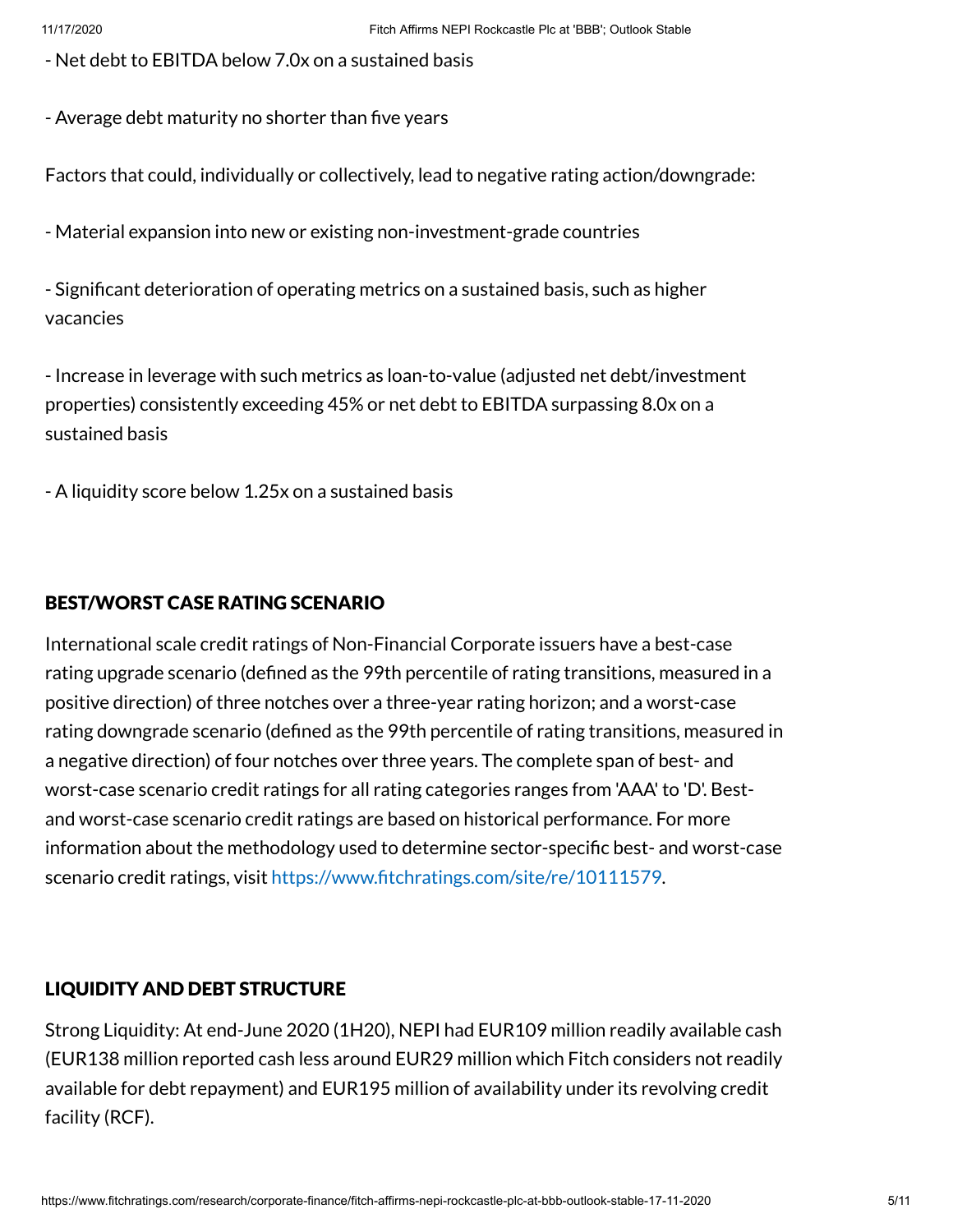In July 2020, NEPI issued EUR500 million unsecured bonds. The proceeds were used to repay RCF outstandings, increasing the undrawn available amount to EUR575 million. Cash balances have been further strengthened by EUR294 million of proceeds from the disposal of its Romanian office portfolio. This is compared with EUR28 million debt due in the next 12 months. In our liquidity calculations we have not included the EUR150 million RCF, which expires in December 2020

#### REFERENCES FOR SUBSTANTIALLY MATERIAL SOURCE CITED AS KEY DRIVER OF RATING

The principal sources of information used in the analysis are described in the Applicable Criteria.

#### ESG CONSIDERATIONS

Unless otherwise disclosed in this section, the highest level of ESG credit relevance is a score of '3'. This means ESG issues are credit-neutral or have only a minimal credit impact on the entity, either due to their nature or the way in which they are being managed by the entity. For more information on Fitch's ESG Relevance Scores, visit www.fitchratings.com/esg

#### RATING ACTIONS

| <b>ENTITY/DEBT</b>               | <b>RATING</b>    | <b>PRIOR</b>                     |          |                                        |
|----------------------------------|------------------|----------------------------------|----------|----------------------------------------|
| <b>NEPI</b><br>Rockcastle plc    | LT<br><b>IDR</b> | <b>BBB Rating Outlook Stable</b> | Affirmed | <b>BBB Rating</b><br>Outlook<br>Stable |
| senior<br>$\bullet$<br>unsecured | LT               | <b>BBB</b>                       | Affirmed | <b>BBB</b>                             |
| <b>NE Property</b><br>B.V.       |                  |                                  |          |                                        |
| senior<br>unsecured              | LT               | <b>BBB</b>                       | Affirmed | <b>BBB</b>                             |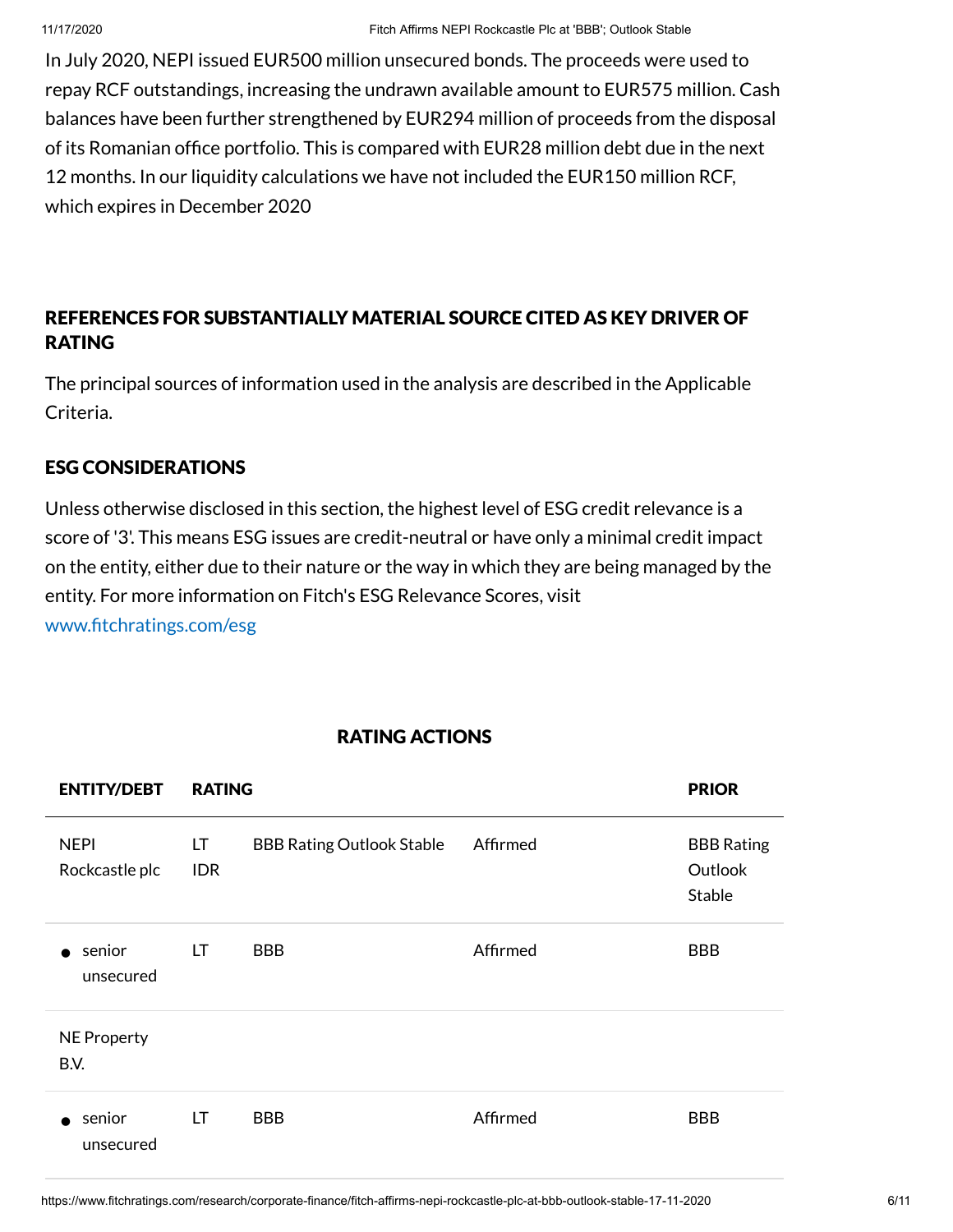#### VIEW ADDITIONAL RATING DETAILS

#### FITCH RATINGS ANALYSTS

**Fredric Liljestrand Director** Primary Rating Analyst +46 85510 9441 Fitch Ratings Espana S.A.U. (Spain) Nordic Region Filial Kungsgatan 8 Stockholm 111 43

**Pawel Jagiello** Associate Director Secondary Rating Analyst +48 22 330 6707

**John Hatton** Managing Director Committee Chairperson +44 20 3530 1061

#### MEDIA CONTACTS

**Adrian Simpson** London +44 20 3530 1010 adrian.simpson@thefitchgroup.com

Additional information is available on www.fitchratings.com

#### APPLICABLE CRITERIA

Corporates Notching and Recovery [Ratings Criteria](https://www.fitchratings.com/research/corporate-finance/corporates-notching-recovery-ratings-criteria-14-10-2019) (pub. 14 Oct 2019) (including rating assumption sensitivity)

Corporate Rating Criteria (pub. 01 May 2020) (including rating [assumption](https://www.fitchratings.com/research/corporate-finance/corporate-rating-criteria-01-05-2020) sensitivity) Sector Navigators - [Addendum](https://www.fitchratings.com/research/corporate-finance/sector-navigators-addendum-to-corporate-rating-criteria-26-06-2020) to the Corporate Rating Criteria (pub. 26 Jun 2020)

#### APPLICABLE MODELS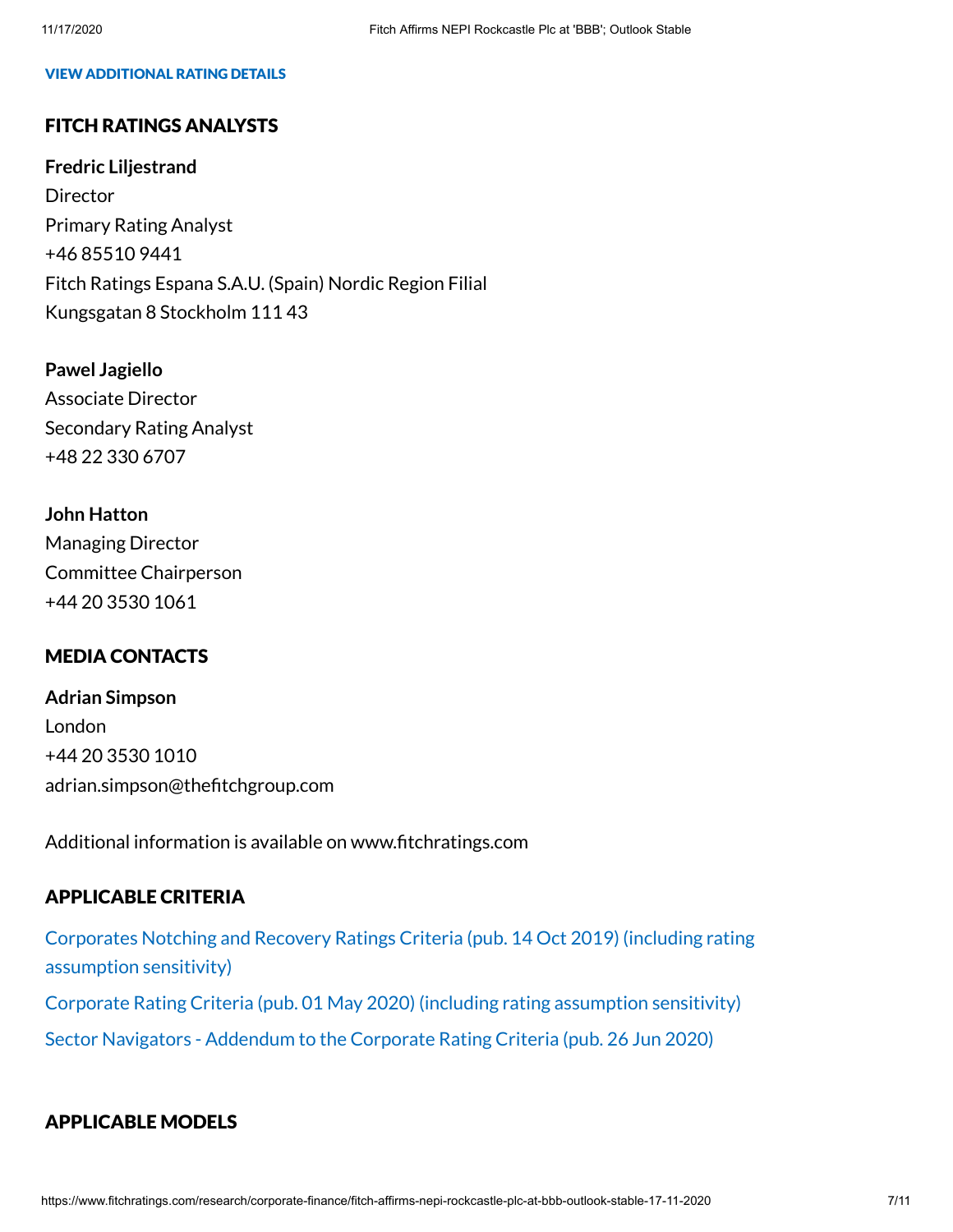Numbers in parentheses accompanying applicable model(s) contain hyperlinks to criteria providing description of model(s).

Corporate Monitoring & Forecasting Model (COMFORT Model), v7.9.0 ([1\)](https://www.fitchratings.com/site/re/973270)

#### ADDITIONAL DISCLOSURES

[Dodd-Frank](https://www.fitchratings.com/research/corporate-finance/fitch-affirms-nepi-rockcastle-plc-at-bbb-outlook-stable-17-11-2020/dodd-frank-disclosure) Rating Information Disclosure Form [Solicitation](#page-9-0) Status [Endorsement](#page-10-0) Policy

#### ENDORSEMENT STATUS

| NE Property B.V.    | EU Issued |
|---------------------|-----------|
| NEPI Rockcastle plc | EU Issued |

#### DISCLAIMER

ALL FITCH CREDIT RATINGS ARE SUBJECT TO CERTAIN LIMITATIONS AND DISCLAIMERS. PLEASE READ THESE LIMITATIONS AND DISCLAIMERS BY FOLLOWING THIS LINK: [HTTPS://WWW.FITCHRATINGS.COM/UNDERSTANDINGCREDITRATINGS](https://www.fitchratings.com/UNDERSTANDINGCREDITRATINGS). IN ADDITION, THE FOLLOWING [HTTPS://WWW.FITCHRATINGS.COM/RATING-](https://www.fitchratings.com/rating-definitions-document)DEFINITIONS-DOCUMENT DETAILS FITCH'S RATING DEFINITIONS FOR EACH RATING SCALE AND RATING CATEGORIES, INCLUDING DEFINITIONS RELATING TO DEFAULT. PUBLISHED RATINGS, CRITERIA, AND METHODOLOGIES ARE AVAILABLE FROM THIS SITE AT ALL TIMES. FITCH'S CODE OF CONDUCT, CONFIDENTIALITY, CONFLICTS OF INTEREST, AFFILIATE FIREWALL, COMPLIANCE, AND OTHER RELEVANT POLICIES AND PROCEDURES ARE ALSO AVAILABLE FROM THE CODE OF CONDUCT SECTION OF THIS SITE. DIRECTORS AND SHAREHOLDERS RELEVANT INTERESTS ARE AVAILABLE AT [HTTPS://WWW.FITCHRATINGS.COM/SITE/REGULATORY](https://www.fitchratings.com/site/regulatory). FITCH MAY HAVE PROVIDED ANOTHER PERMISSIBLE SERVICE TO THE RATED ENTITY OR ITS RELATED THIRD PARTIES. DETAILS OF THIS SERVICE FOR RATINGS FOR WHICH THE LEAD ANALYST IS BASED IN AN EU-REGISTERED ENTITY CAN BE FOUND ON THE ENTITY SUMMARY PAGE FOR THIS ISSUER ON THE FITCH RATINGS WEBSITE.

#### READ LESS

#### COPYRIGHT

Copyright © 2020 by Fitch Ratings, Inc., Fitch Ratings Ltd. and its subsidiaries. 33 Whitehall Street, NY, NY 10004. Telephone: 1-800-753-4824, (212) 908-0500. Fax: (212) 480-4435.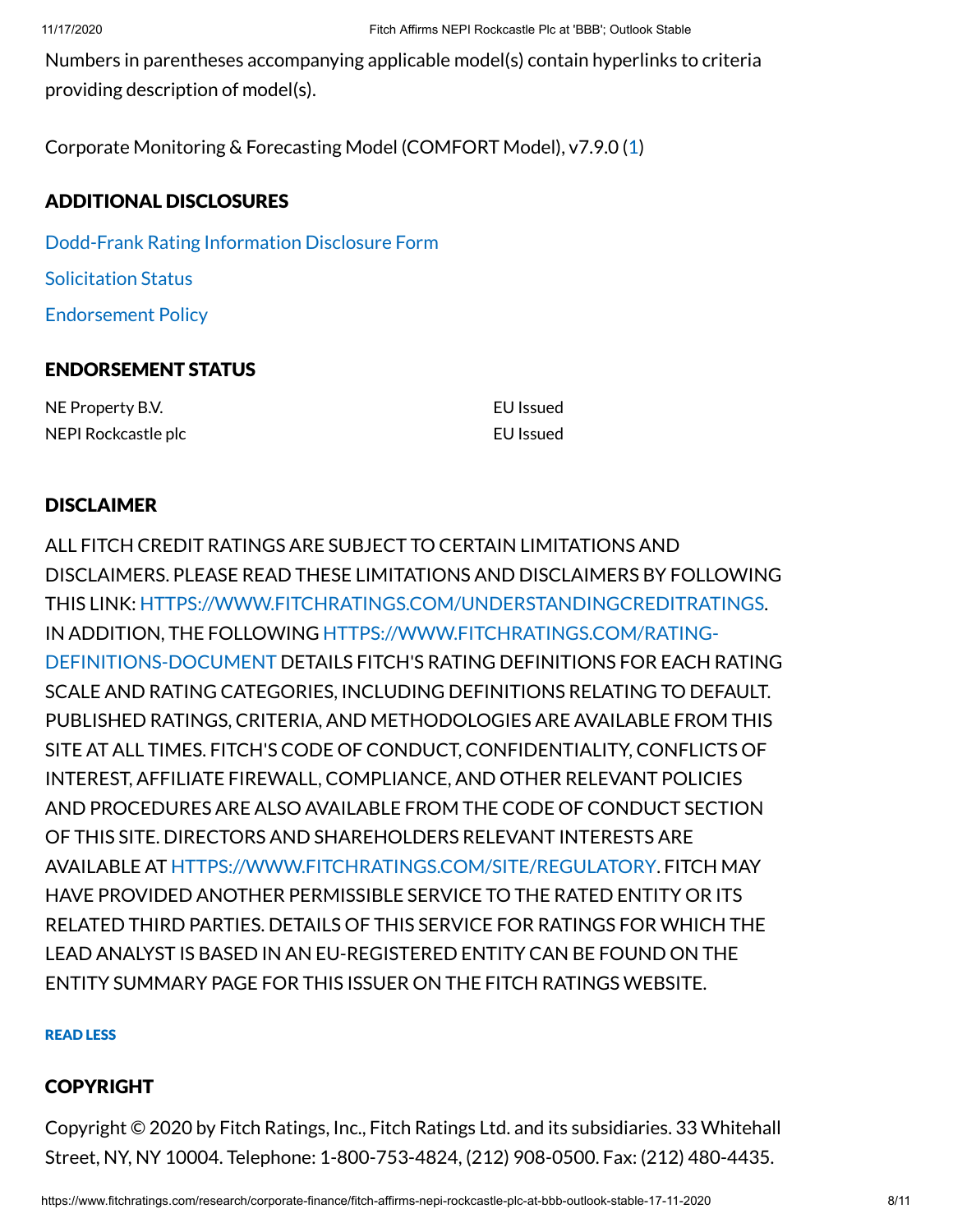Reproduction or retransmission in whole or in part is prohibited except by permission. All rights reserved. In issuing and maintaining its ratings and in making other reports (including forecast information), Fitch relies on factual information it receives from issuers and underwriters and from other sources Fitch believes to be credible. Fitch conducts a reasonable investigation of the factual information relied upon by it in accordance with its ratings methodology, and obtains reasonable verification of that information from independent sources, to the extent such sources are available for a given security or in a given jurisdiction. The manner of Fitch's factual investigation and the scope of the thirdparty verification it obtains will vary depending on the nature of the rated security and its issuer, the requirements and practices in the jurisdiction in which the rated security is offered and sold and/or the issuer is located, the availability and nature of relevant public information, access to the management of the issuer and its advisers, the availability of preexisting third-party verifications such as audit reports, agreed-upon procedures letters, appraisals, actuarial reports, engineering reports, legal opinions and other reports provided by third parties, the availability of independent and competent third- party verification sources with respect to the particular security or in the particular jurisdiction of the issuer, and a variety of other factors. Users of Fitch's ratings and reports should understand that neither an enhanced factual investigation nor any third-party verification can ensure that all of the information Fitch relies on in connection with a rating or a report will be accurate and complete. Ultimately, the issuer and its advisers are responsible for the accuracy of the information they provide to Fitch and to the market in offering documents and other reports. In issuing its ratings and its reports, Fitch must rely on the work of experts, including independent auditors with respect to financial statements and attorneys with respect to legal and tax matters. Further, ratings and forecasts of financial and other information are inherently forward-looking and embody assumptions and predictions about future events that by their nature cannot be verified as facts. As a result, despite any verification of current facts, ratings and forecasts can be affected by future events or conditions that were not anticipated at the time a rating or forecast was issued or afrmed. The information in this report is provided "as is" without any representation or warranty of any kind, and Fitch does not represent or warrant that the report or any of its contents will meet any of the requirements of a recipient of the report. A Fitch rating is an opinion as to the creditworthiness of a security. This opinion and reports made by Fitch are based on established criteria and methodologies that Fitch is continuously evaluating and updating. Therefore, ratings and reports are the collective work product of Fitch and no individual, or group of individuals, is solely responsible for a rating or a report. The rating does not address the risk of loss due to risks other than credit risk, unless such risk is specifically mentioned. Fitch is not engaged in the offer or sale of any security. All Fitch reports have shared authorship. Individuals identified in a Fitch report were involved in, but are not solely responsible for, the opinions stated therein. The individuals are named for contact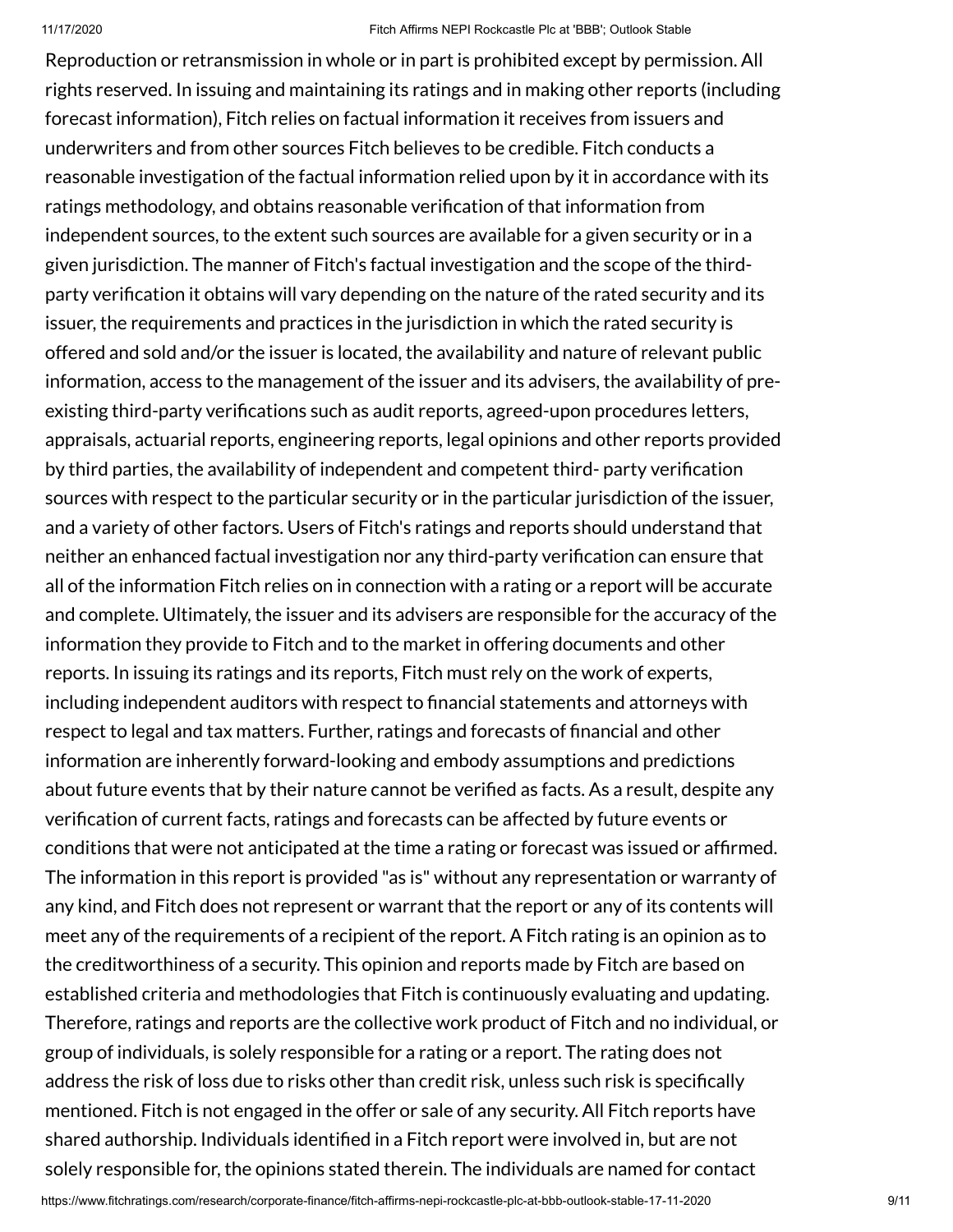purposes only. A report providing a Fitch rating is neither a prospectus nor a substitute for the information assembled, verified and presented to investors by the issuer and its agents in connection with the sale of the securities. Ratings may be changed or withdrawn at any time for any reason in the sole discretion of Fitch. Fitch does not provide investment advice of any sort. Ratings are not a recommendation to buy, sell, or hold any security. Ratings do not comment on the adequacy of market price, the suitability of any security for a particular investor, or the tax-exempt nature or taxability of payments made in respect to any security. Fitch receives fees from issuers, insurers, guarantors, other obligors, and underwriters for rating securities. Such fees generally vary from US\$1,000 to US\$750,000 (or the applicable currency equivalent) per issue. In certain cases, Fitch will rate all or a number of issues issued by a particular issuer, or insured or guaranteed by a particular insurer or guarantor, for a single annual fee. Such fees are expected to vary from US\$10,000 to US\$1,500,000 (or the applicable currency equivalent). The assignment, publication, or dissemination of a rating by Fitch shall not constitute a consent by Fitch to use its name as an expert in connection with any registration statement filed under the United States securities laws, the Financial Services and Markets Act of 2000 of the United Kingdom, or the securities laws of any particular jurisdiction. Due to the relative efficiency of electronic publishing and distribution, Fitch research may be available to electronic subscribers up to three days earlier than to print subscribers.

For Australia, New Zealand, Taiwan and South Korea only: Fitch Australia Pty Ltd holds an Australian financial services license (AFS license no. 337123) which authorizes it to provide credit ratings to wholesale clients only. Credit ratings information published by Fitch is not intended to be used by persons who are retail clients within the meaning of the Corporations Act 2001

Fitch Ratings, Inc. is registered with the U.S. Securities and Exchange Commission as a Nationally Recognized Statistical Rating Organization (the "NRSRO"). While certain of the NRSRO's credit rating subsidiaries are listed on Item 3 of Form NRSRO and as such are authorized to issue credit ratings on behalf of the NRSRO (see

https://www.fitchratings.com/site/regulatory), other credit rating subsidiaries are not listed on Form NRSRO (the "non-NRSROs") and therefore credit ratings issued by those subsidiaries are not issued on behalf of the NRSRO. However, non-NRSRO personnel may participate in determining credit ratings issued by or on behalf of the NRSRO.

#### READ LESS

#### <span id="page-9-0"></span>SOLICITATION STATUS

The ratings above were solicited and assigned or maintained at the request of the rated entity/issuer or a related third party. Any exceptions follow below.